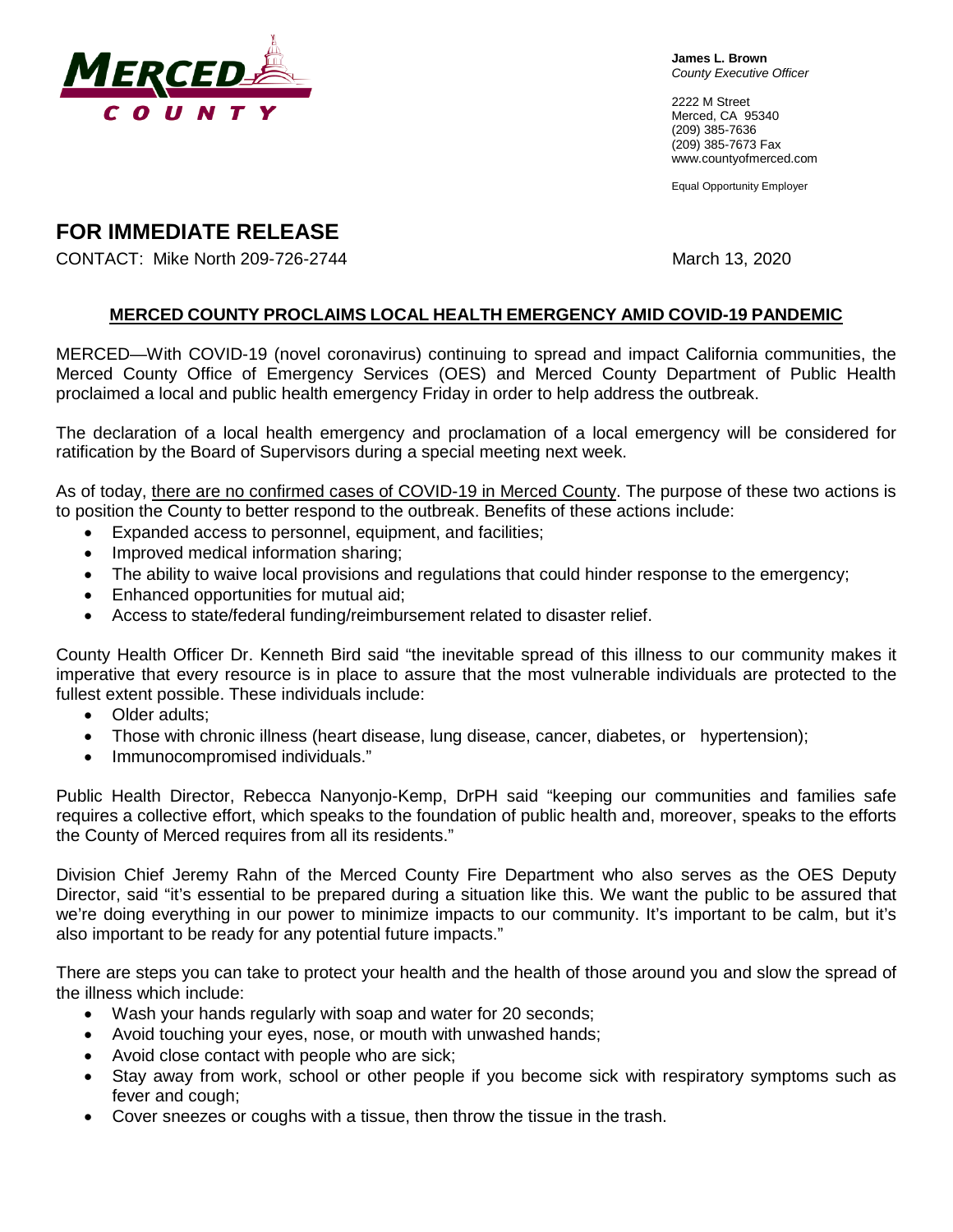COVID-19 symptoms include: mild to severe respiratory illness, fever, cough and difficulty breathing. If symptoms develop, individuals should stay at home to limit exposure to others. Do not go to your provider's office without calling ahead. Do not call 911 for suspected COVID-19 unless you are having a medical emergency.

Although there are no confirmed cases of COVID-19 in Merced County at this time, Merced County Public Health and OES continue to coordinate with federal, state and local partners to further prepare us for any potential future impacts. This includes working with the California Department of Public Health and the Centers for Disease Control and Prevention to monitor COVID-19. Public Health's Department Operations Center was originally opened on January 27, 2020 for this emergency.

In coordination with OES, situational status calls are taking place daily with local government agencies, schools, and healthcare professionals in our community.

COVID-19 Information and Resources:

- [www.countyofmerced.com/coronavirus](http://www.countyofmerced.com/coronavirus)
- [www.cdc.gov/coronavirus](http://www.cdc.gov/coronavirus)
- [www.cdph.ca.gov/covid19](http://www.cdph.ca.gov/covid19)
- Merced County Public Health Information Line: 209-381-1180 (English, Spanish, and Hmong)
- **Sign up for COVID-19 alerts from Merced County by visiting [countyofmerced.com/coronavirus](http://www.countyofmerced.com/coronavirus) and entering your email on the right side of the page.**

*– 30 –*

For more information regarding Merced County, please visit our website at [www.countyofmerced.com](http://www.countyofmerced.com/)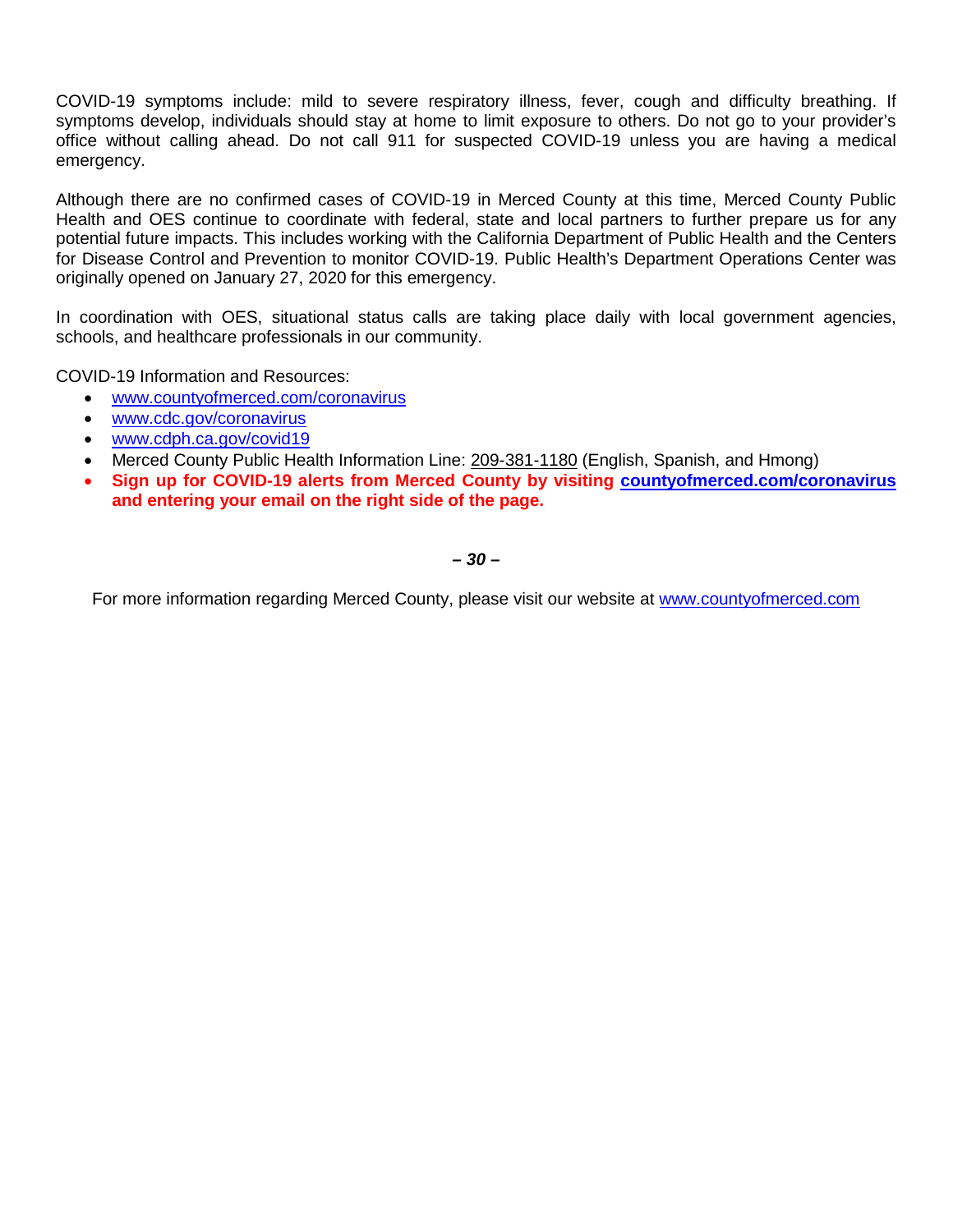

# **OFFICE OF EMERGENCY SERVICES**

**3500 NORTH APRON AVENUE** ATWATER, CA 95301 OFFICE (209) 385-7548 FAX (209) 725-0174

**MIKE VAN LOBEN SELS** Director (209) 966-3622

**JEREMY RAHN Deputy Director-Operations** (209) 385-7450

**DAVID SCHEURICH Deputy Director-Administration** (209) 385-7548

#### **PROCLAMATION OF A LOCAL EMERGENCY** BY THE DIRECTOR OF EMERGENCY SERVICES

**WHEREAS, the California Emergency Services Act (Government Code section 8630, et. seg.)** establishes procedures for proclaiming emergencies and for responding promptly to the needs that arise during emergencies; and,

**WHEREAS, Section 8630 of the Government Code empowers the County Board of** Supervisors, or an official designated by local ordinance, to proclaim the existence of a local emergency when the County is affected by or likely to be affected by a public calamity; and,

**WHEREAS, Section 2.72.060 of the Merced County Code designates the director and deputy** directors of emergency services as the official authorized to declare a local emergency; and,

**WHEREAS, a novel coronavirus (referred to as COVID-19), causes infectious disease and** was first detected in Wuhan City, Hubei Province, China in December 2019; and,

WHEREAS, there are currently more than 120,000 global cases of COVID-19 and over 4,000 case fatalities, with widespread community transmission; and,

**WHEREAS, as of March 12, 2020, there are 1,323 confirmed cases of COVID-19 and 38** confirmed fatalities in the United States; and,

**WHEREAS, as of March 12, 2020, California has 183 confirmed cases of COVID-19 and three** (3) fatalities, with a minimum of 11 cases associated with community transmission, which are cases with unknown travel or contact exposure; and,

**WHEREAS, while there are no known cases of COVID-19 in Merced County as of the signing** of this declaration, surrounding contiguous counties are reporting cases of COVID-19; and,

**WHEREAS, on March 11, 2020, the World Health Organization (WHO) declared the global** situation of increasing COVID-19 cases as a pandemic with federal, state and local implications; and,

**WHEREAS, on March 11, 2020, the President of the United States issued an executive order** to restrict all air travel of foreign nationals from Europe for a 30-day duration; and,

**WHEREAS, on March 4, 2020, the California Governor declared a state of emergency in** response to the spread of COVID-19; and,

**WHEREAS, on January 31, 2020, the United States Health and Human Services Secretary** declared a public health emergency in response to COVID-19; and,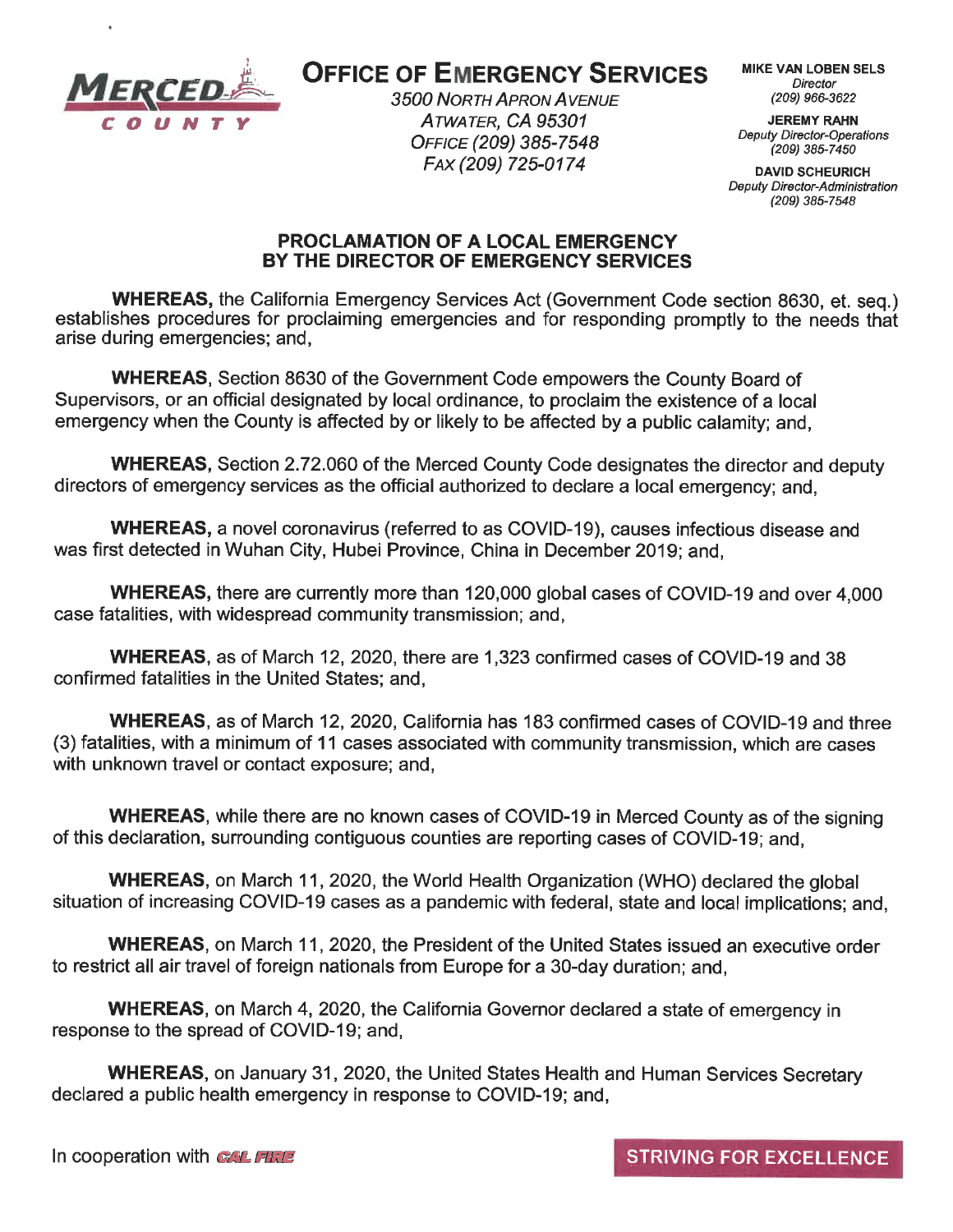**WHEREAS, on January 24, 2020, the California Department of Public Health activated its** Medical and Health Coordination Center and on March 2, 2020, the Office of Emergency Services activated the State Operations Center to support and guide state and local actions to preserve public health; and,

**WHEREAS, on January 23, 2020, the CDC activated its Emergency Response System to** provide ongoing support for the response to COVID-19 across the country; and,

**WHEREAS, this proclamation enables the County to more effectively respond to an imminent** outbreak, seek and utilize mutual aid, potentially obtain reimbursement, forego standard procurement practices, and ensure that the County's public health professionals and providers have all necessary personal protective equipment to provide quality care in keeping the County safe; and,

**WHEREAS**, the aforesaid conditions warrant and necessitate the proclamation of the existence of a local emergency and immediate action is necessary to mitigate potential public calamity, and,

## **NOW, THEREFORE, IT IS PROCLAIMED AS FOLLOWS:**

- 1. A local emergency, as defined in Government Section 8558 now exists throughout the County of Merced.
- 2. During the existence of said local emergency the powers, functions, and duties of the County Board of Supervisors, the County Executive Officer or his designee, the Merced County Health Officer, the Merced County Health Department, Merced County Office of Emergency Services and the Emergency Organization of Merced County shall be those prescribed by State law and the ordinances, resolutions, and approved plans of the County of Merced in order to mitigate the effects of the local emergency.
- 3. Requests that the Governor of the State of California proclaim a State of Emergency for the County of Merced and request a federal declaration to provide assistance including. but not limited to, California Disaster Act (CDAA), Federal Individual Assistance Act, and U.S. Small Business Administration Disaster Declaration, to assist with losses and emergency repairs required by the County and affected cities and districts within the County.
- 4. James L. Brown, or his designee, is hereby designated as the authorized representative for public and individual assistance of the County of Merced for the purpose of receipt, processing, and coordination of all inquiries and requirements necessary to obtain available state and federal assistance.

#### It is further ordered that: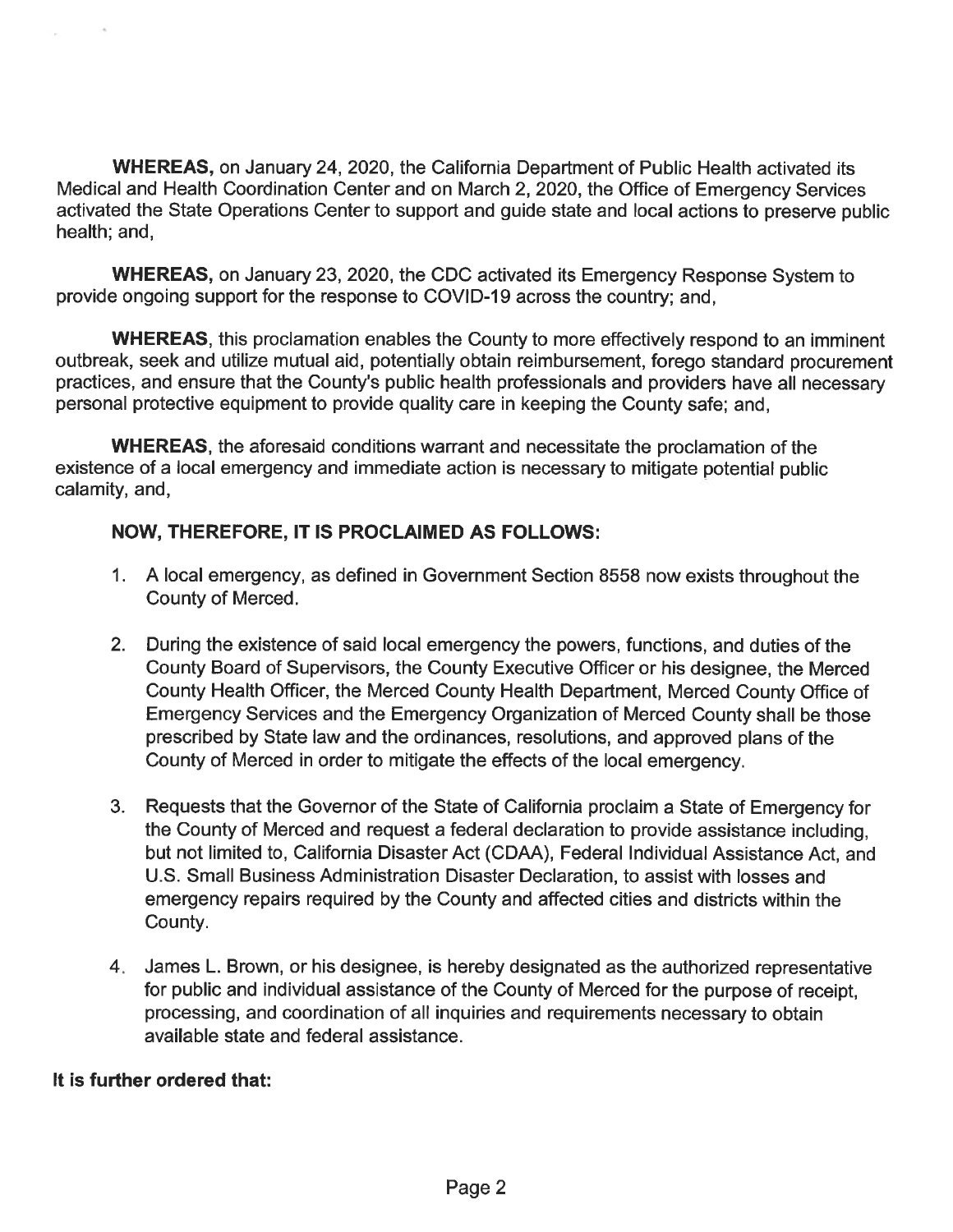- 1. All County officers and employees take all steps requested by the Director of Public Health and by CEO, James L. Brown, to prevent the spread of COVID-19 and to prevent or alleviate illness or death due to the virus; and,
- 2. All County officers and employees take all steps requested by the Director of Public Health and the County Office of Emergency Services to qualify the County for reimbursement from the State (CalOES) or Federal Emergency Management Agency (FEMA) and for other state and federal relief as may be available to reimburse the County for the expenses it incurs in addressing this emergency.

The local emergency shall not remain in effect for a period in excess of seven days unless it has been ratified by the Board of Supervisors.

Dated: March 13, 2020

Bv:

Mike van Loben Sels - Fire Chief Director, Merced County Office of Emergency Services

**APPROVED AS TO LEGAL FORM:** 

**Forrest Hansen Assistant County Counsel**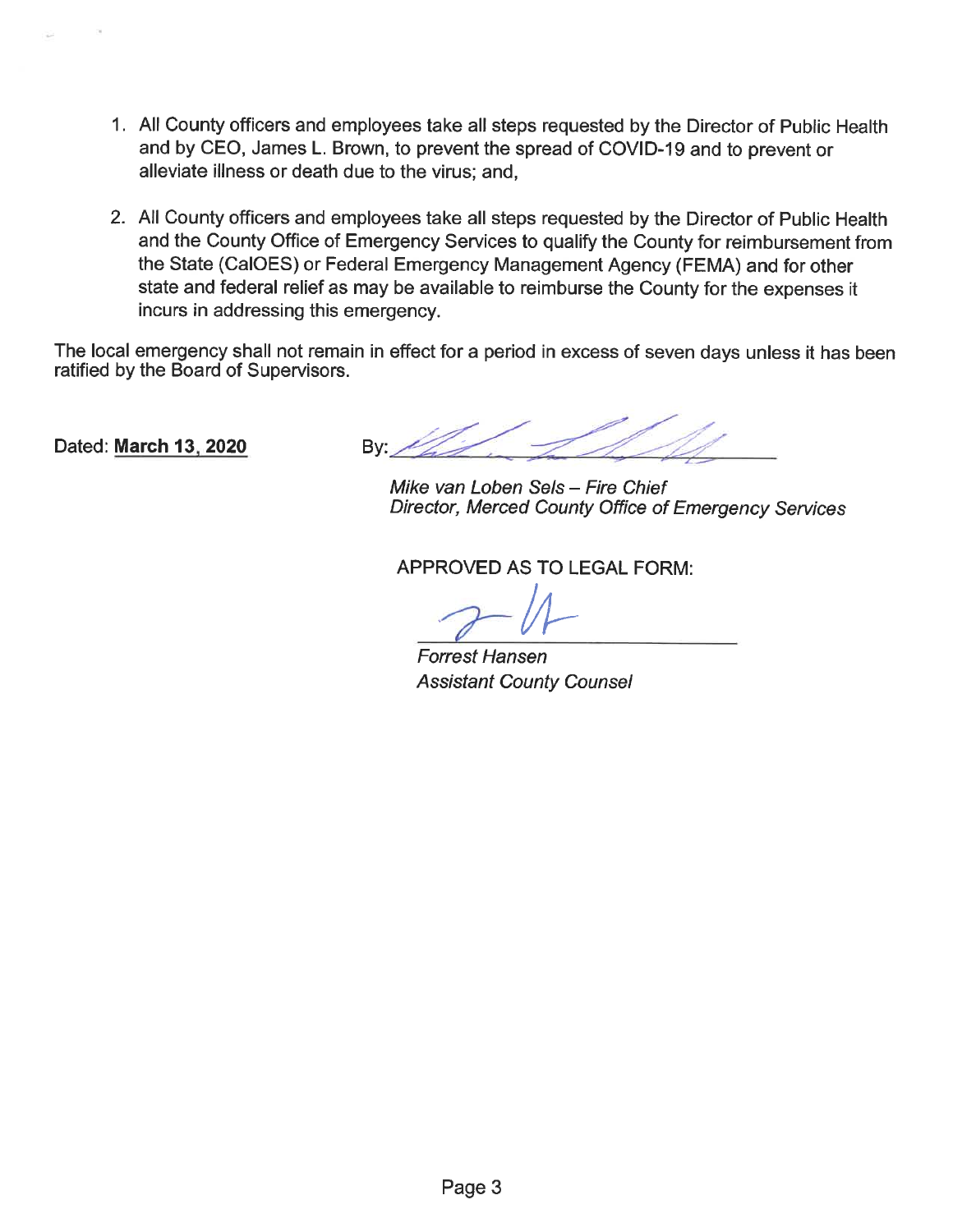



Kenneth Bird, MD, MPH **Health Officer** 

#### **DECLARATION OF LOCAL HEALTH EMERGENCY**

(Health and Safety Code §101080)

WHEREAS, Health and Safety Code section 101080 authorizes a local health officer to declare a local health emergency in the health officer's jurisdiction, or any part thereof, whenever the health officer reasonably determines that there is an imminent and proximate threat of the introduction of any contagious, infectious, or communicable disease:

WHEREAS, a novel coronavirus (referred to as COVID-19), causes infectious disease and was first detected in Wuhan City, Hubei Province, China in December 2019;

WHEREAS, there are currently more than 120,000 global cases of COVID-19 and over 4,000 case fatalities, with widespread community transmission;

WHEREAS, as of March 12, 2020, there are 1,323 confirmed cases of COVID-19 and 38 confirmed fatalities in the United States:

WHEREAS, as of March 12, 2020, California has 183 confirmed cases of COVID-19 and three (3) fatalities, with a minimum of 11 cases associated with community transmission;

WHEREAS, while there are no known cases of COVID-19 in Merced County as of the signing of this declaration, surrounding contiguous counties are reporting cases of COVID-19;

WHEREAS, on March 11, 2020, the World Health Organization (WHO) declared the global situation of increasing COVID-19 cases as a pandemic with federal, state and local implications:

WHEREAS, on March 11, 2020, the President of the United States issued an executive order to restrict all air travel of foreign nationals from Europe for a 30-day duration;

WHEREAS, on March 4, 2020, the California Governor declared a state of emergency in response to the spread of COVID-19;

WHEREAS, on January 31, 2020, the United States Health and Human Services Secretary declared a public health emergency in response to COVID-19;

WHEREAS, this declaration enables the County to more effectively respond to an imminent outbreak;

Vicki Jones, MPA, REHS **Environmental Health Division Director** 

Jessica Montoya-Juarez, MS **Assistant Public Health Director** 

Yadira Vazquez, MBA **Assistant Public Health Director**  James Clark, MICP, MHOAC **EMS Administrator**